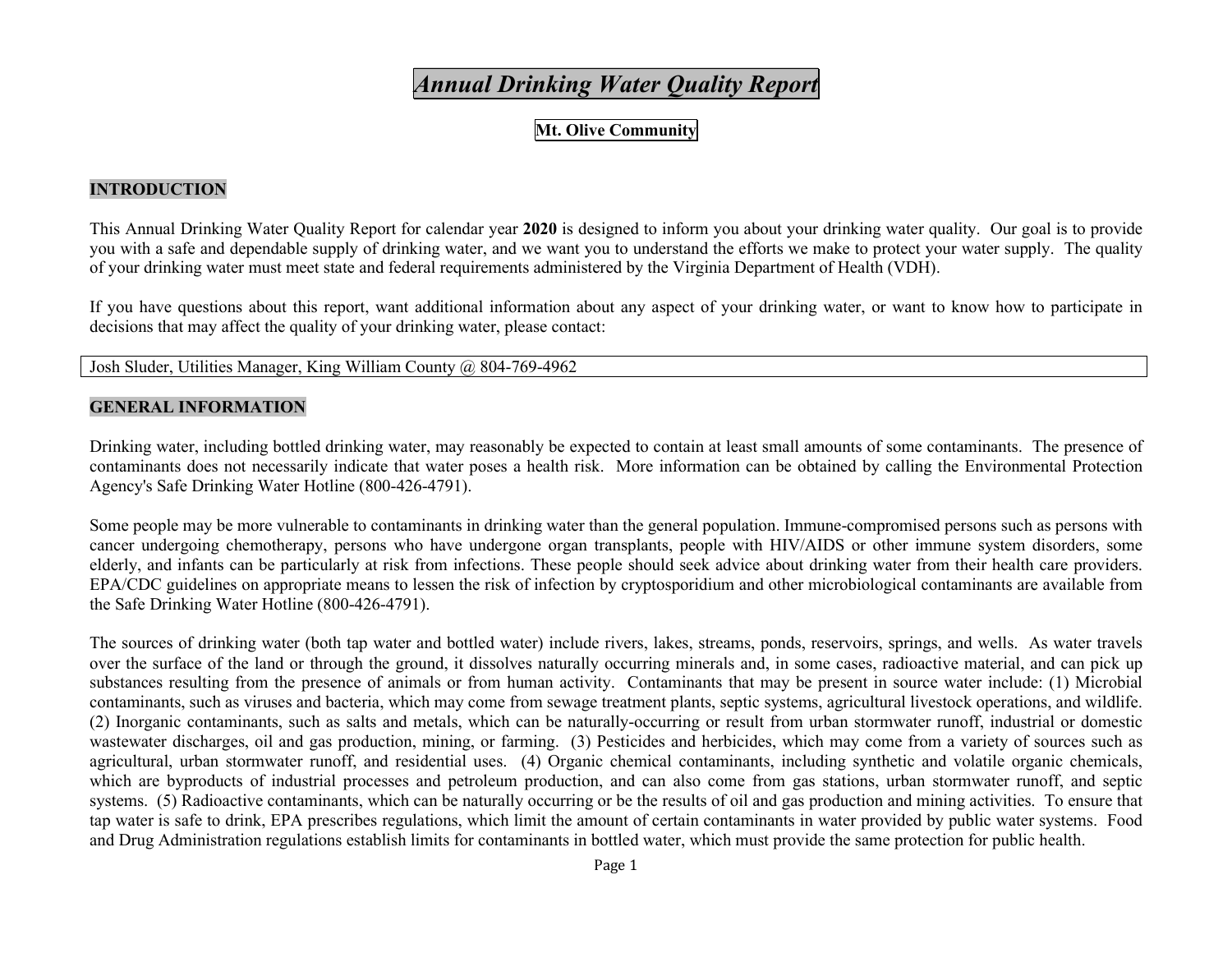### **SOURCE(S) and TREATMENT OF YOUR DRINKING WATER**

# The source(s)of your drinking water is/are  $( )$  surface water  $( X )$  groundwater as described below:

### One well provides the drinking water.

Is there any treatment of your drinking water supply? ( ) Yes  $(X)$  No

The Virginia Department of Health conducted a source water assessment of our system during **2001 and 2002**. Well No. 1 was determined to be of **low** susceptibility to contamination, using criteria developed by the State in its EPA-approved Source Water Assessment Program. The assessment report consists of maps showing the source water assessment area, an inventory of known land use activities of concern, and documentation of any known contamination within the last 5 years from the date of the assessment. The report is available by contacting **Mr. Josh Sluder** at the phone number (804) 769-4962.

## **DEFINITIONS**

Contaminants in your drinking water are routinely monitored according to Federal and State regulations. The tables on the next few pages show the results of our monitoring. In the table and elsewhere in this report you will find many terms and abbreviations you might not be familiar with. The following definitions are provided to help you better understand these terms:

*Parts per million (ppm) or Milligrams per liter (mg/l) - one part per million corresponds to one minute in two years or a single penny in \$10,000.*

*Parts per billion (ppb) or Micrograms per liter – one part per billion corresponds to one minute in 2,000 years, or a single penny in \$ 10,000,000.*

*Picocuries per liter (pCi/L) - picocuries per liter is a measure of the radioactivity in water.*

*Action Level (AL) - the concentration of a contaminant which, if exceeded, triggers treatment or other requirements which a water system must follow.*

*Maximum Contaminant Level, or MCL - the highest level of a contaminant that is allowed in drinking water. MCLs are set as close to the MCLGs as feasible using the best available treatment technology.*

*Maximum Contaminant Level Goal, or MCLG - the level of a contaminant in drinking water below which there is no known or expected risk to health. MCLGs allow for a margin of safety.*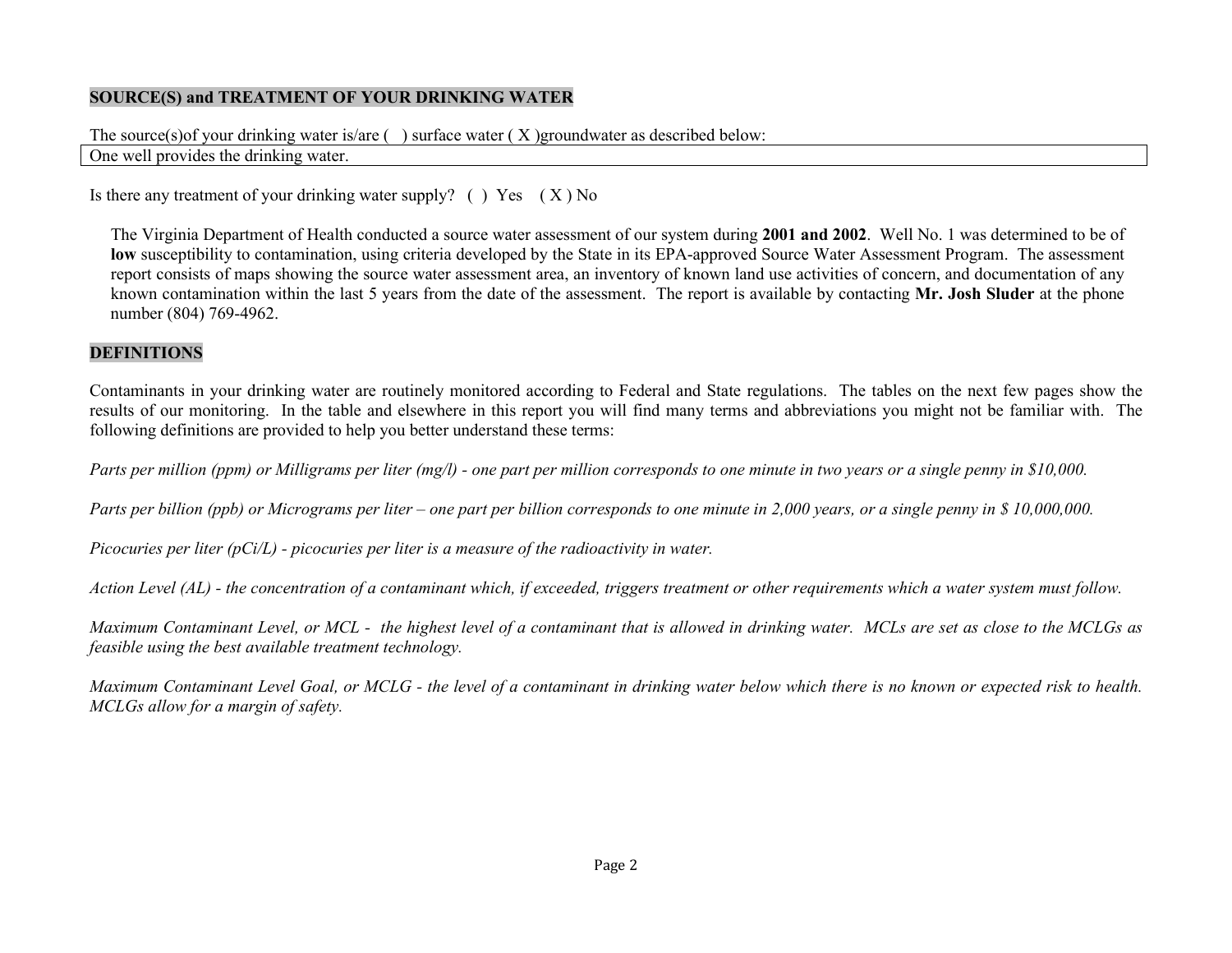### **WATER QUALITY RESULTS**

#### **I. Lead and Copper Contaminants**

| Contaminant | Units of<br>Measurement | Action<br>level | <b>MCLG</b> | Results of samples<br>for the $90th$<br>Percentile Value | Action Level<br>Exceedance<br>(Y/N) | Month of<br>Sampling | $#$ of Sampling<br>Sites Exceeding<br>Action level | Typical Source of Contamination                                          |
|-------------|-------------------------|-----------------|-------------|----------------------------------------------------------|-------------------------------------|----------------------|----------------------------------------------------|--------------------------------------------------------------------------|
| Lead        | ppb                     |                 |             |                                                          | N                                   | 7/2020               |                                                    | Corrosion of household plumbing<br>systems; Erosion of natural deposits. |
| Copper      | ppm                     | 1.3             |             | 0.015                                                    | N                                   | 7/2020               |                                                    | Corrosion of household plumbing<br>systems; Erosion of natural deposits. |

"If present, elevated levels of lead can cause serious health problems, especially for pregnant women and young children. Lead in drinking water is primarily from materials and components associated with service lines and home plumbing. Mt. Olive Community Well is responsible for providing high quality drinking water, but cannot control the variety of materials used in plumbing components. When your water has been sitting for several hours, you can minimize the potential foe lead exposure by flushing your tap for 15 to 30 seconds or until it becomes cold or reaches a steady temperature before using water for drinking or cooking. If you are concerned about lead in your water, you may wish to have your water tested. Information on lead in drinking water, testing methods, and steps you can take to minimize exposure is available from the Safe Drinking Water Hotline at *[http://www.epa.gov/safewtaer/lead.](http://www.epa.gov/safewtaer/lead)*"

#### **II. Chemical and Radiological Contaminants**

| Contaminant            | Units of    | <b>MCLG</b> | MCL | Level           | Violation | Range of Detection | Date of | Typical Source of Contamination             |
|------------------------|-------------|-------------|-----|-----------------|-----------|--------------------|---------|---------------------------------------------|
|                        | Measurement |             |     | Detected        | (Y/N)     | at Sampling Points | Sample  |                                             |
| Fluoride               | ppm         |             |     | l.42            | N         | N/A                | 3/2020  | Erosion of natural deposits; discharge from |
|                        |             |             |     |                 |           |                    |         | fertilizer and aluminum factories           |
| <b>Combined Radium</b> | pCi/l       |             |     | ${}_{0.4}$      |           | N/A                | 3/2017  | Erosion of natural deposits                 |
| Gross Alpha            | pCi/l       |             | 15  | ${}_{\leq 0.4}$ | N         | N/A                | 3/2017  | Erosion of natural deposits                 |
| Gross Beta $(1)$       | pCi/l       |             | 50  | 2.5             | N         | N/A                | 3/2017  | Decay of natural and man-made deposits      |

(1) The MCL for beta particles is 4 mrem/year. EPA considers 50 pCi/l to be the level of concern for beta particles.

We constantly monitor for various contaminants in the water supply to meet all regulatory requirements. The table lists only those contaminants that had some level of detection. Many other contaminants have been analyzed but were not present or were below the detection limits of the lab equipment.

The state allows us to monitor for some contaminants less than once per year because the concentrations of these contaminants do not change frequently. Some of our data, though accurate, is more than one year old.

Other drinking water constituents you may be interested in are as follows:

The average sodium concentration in the sample collected from on March 24, 2020 was 79.8 mg/l. This concentration exceeds the recommended maximum contaminant level of 20 mg/l for persons on a "strict" sodium diet.